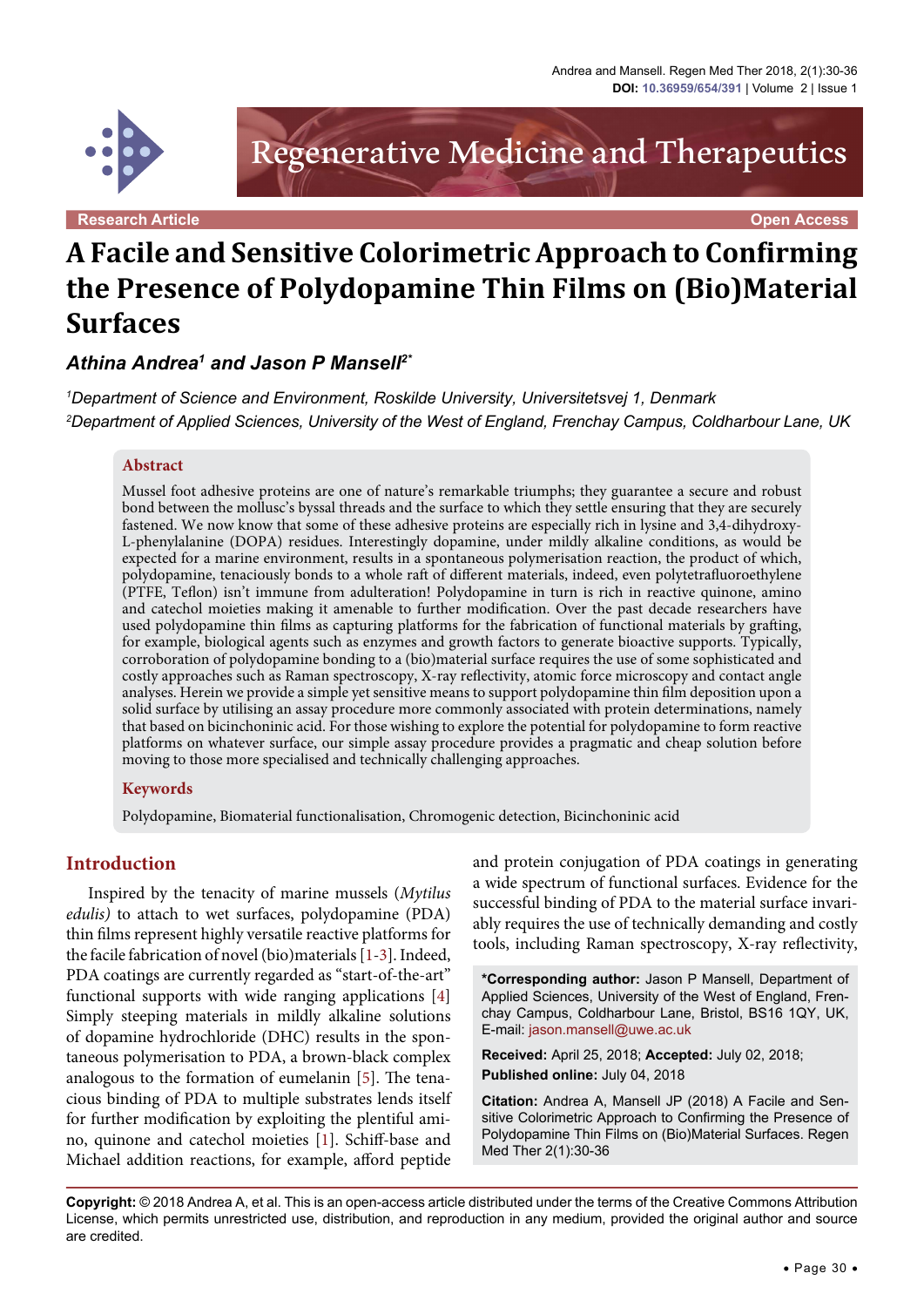XPS and atomic force microscopy. In making the first steps towards the development of a new PDA-based technology researchers could benefit from a quick and inexpensive assay to confirm successful PDA conjugation to the test substrate(s). Whilst the exact nature of deposited PDA films is still open for debate it likely comprises a heterogeneous blend of eumelanin-like oligo indoles and catecholamine/quinone/indole heteropolymers [\[2](#page-5-1)]. The multiple amino groups associated with PDA are predicted to readily react with a bicinchoninic acid (BCA) based protein assay reagent. Hence a simple and reliable means of confirming the presence of PDA films on test substrates should be easily afforded during the development of novel functional (bio)materials. Herein we report on the successful detection of PDA thin films at different surfaces using a simple BCA-based colorimetric assay. Exposing PDA-coated materials to the assay reagent generates an attractive violet colour as  $Cu<sup>2+</sup>$  ions are reduced to Cu+. We suggest that the use of such a test could be of significant value in screening different substrates for PDA coatings before commissioning studies employing costlier and technically demanding approaches. In addition, our approach could be particularly beneficial for the purposes of PDA-coating optimisation during the development, for example, of novel implantable bone biomaterials for orthopaedics and dentistry.

# **Materials and Methods**

## **Laboratory reagents**

Unless stated otherwise all general reagents were purchased from Sigma (Poole, Dorset, UK). Grit-blasted and nitric acid-passivated medical-grade titanium (Ti6AL4V) discs (10 mm diameter, depth 1.5 mm) were supplied by OsteoCare Implant System (Slough, UK). Multiwell (24-well) cell culture plates (Corning (Costar™), Appleton Woods, Birmingham, UK) served as a source of tissue culture plastic (TCP) for PDA-functionalisation. The BCA-based assay kit (Pierce) was from Fisher Scientific UK Ltd. (Loughborough, UK) and the detecting reagent mixture prepared exactly as instructed on the day of use.

# **PDA-coating of (bio)materials**

Unless stated otherwise dopamine hydrochloride (DHC) was reconstituted to a final concentration of 2 mg/ml in either cell culture grade water, 10 mM Tris (pH 8.5), 10 mM sodium bicarbonate (pH 8.3) or 10 mM HEPES (pH 7.4). Resultant solutions were applied to either Ti or TCP surfaces within 2-3 minutes of preparation and left exposed for a maximum of 24 hours. Following the desired incubation time, the DHC/PDA solutions were removed, and the surfaces rinsed three times with distilled water prior to PDA coating detection using the BCA-based assay reagent. For TCP the wells were rinsed using water from a squeezy bottle whereas Ti discs were transferred to universal tubes filled with water  $($   $\sim$  25 ml) and the samples vigorously shaken to dislodge weakly bound PDA. An assessment of PDA coating extent did not proceed if the final rinse reacted positively with the BCA reagent.

# **Detection and quantification of PDA thin films using a BCA-based assay reagent**

Evidence of a PDA coating was reliably achieved by treating control and functionalised surfaces with the BCA assay reagent. Once rinsed the TCP wells were treated with 250 µl of distilled water followed by 125 µl of the freshly prepared BCA reagent (as instructed by the manufacturer) and the resultant solutions left to incubate for 90 minutes at room temperature. Sample aliquots (0.1 ml) were subsequently transferred to a 96-well plate and readings taken at 540 nm using a multiwell plate reader (FLUOstar OPTIMA, BMG labtech) operated from a PC using MARS software. For Ti discs, rinsed specimens were placed in clean wells of 24-well tissue culture plates and treated with the BCA reagent exactly as per control and modified TCP. A series of DHC concentrations (0- 25 micrograms/ml) in distilled water enabled extrapolation of the PDA coating, as DHC equivalents, for the different treated surfaces.

# **Statistical analysis**

Unless stated otherwise all analyses were made using two-tailed, unpaired, t-tests, assuming unequal variance, for additional statistical rigour. Data between groups was deemed to be statistically significant where p < 0.05.

# **Results**

# **Polydopamine (PDA) readily reacts with a bicinchoninic acid (BCA)-based assay reagent**

Multiwell tissue culture plastic (TCP) plates were exposed to a 2 mg/ml solution of DHC in 10 mM sodium carbonate (pH 8.3) for different times (15 mins - 3 hrs) against buffer alone. With increasing time, the incubating solution adopted a darker brown colour confirming the presence of polymeric material. Once incubated, treated and control wells were rinsed and processed for PDA detection using the BCA-based assay reagent. The development of an attractive violet complex consequent to Cu<sup>2+</sup> reduction provided clear evidence of PDA presence for each of the different sample wells [\(Figure 1A](#page-2-0)). It is evident from the figure presented that increasing the incubation time led to clear increases in violet colour intensity. Similarly, when Ti discs were steeped in the same DHC solution the extent of the PDA coating increased with incubation time ([Figure 1B](#page-2-0)).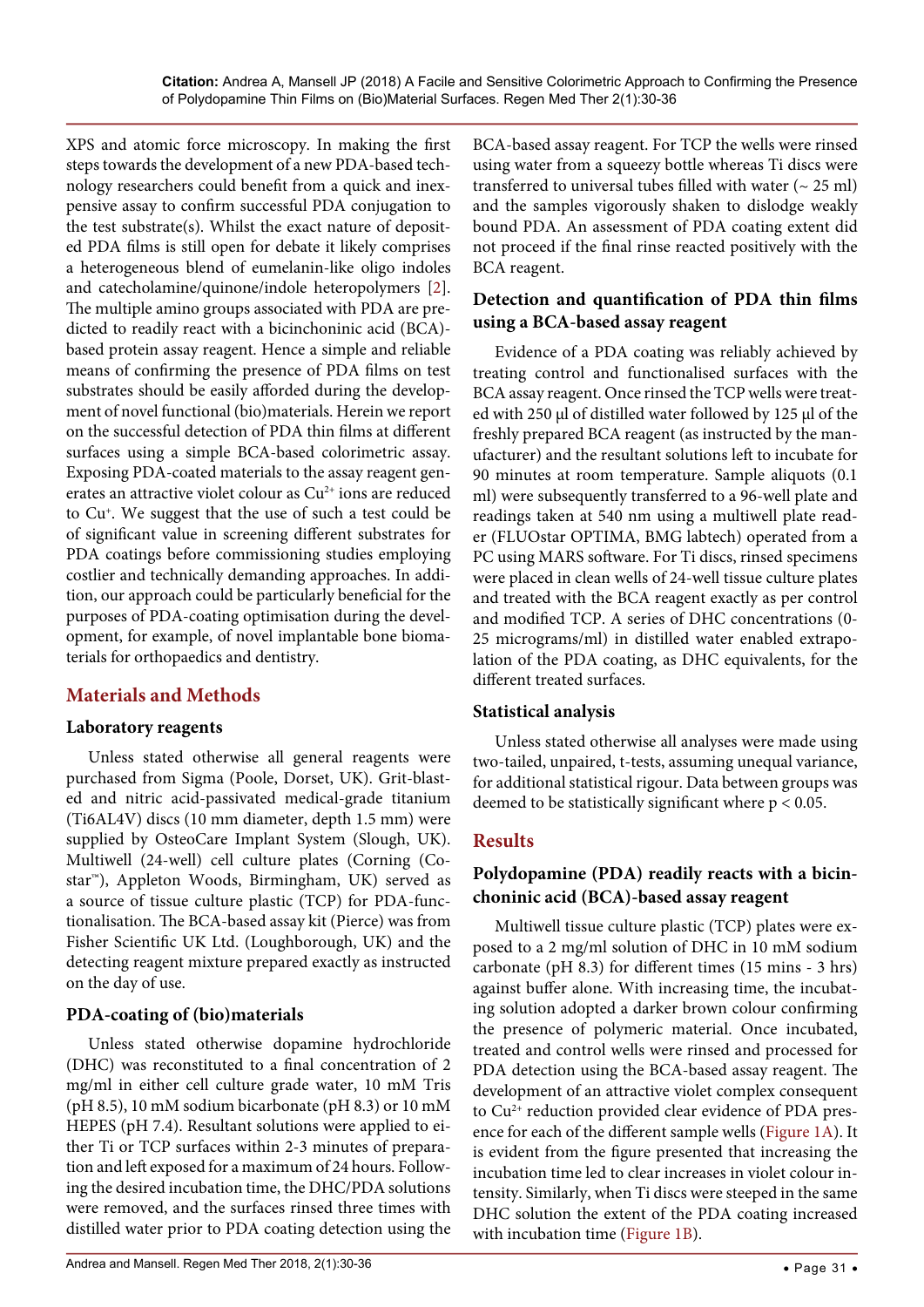<span id="page-2-0"></span>

#### **Figure 1: Chromogenic detection of polydopamine (PDA) films using a bicinchoninic acid (BCA) assay reagent.**

**A)** Wells of a tissue culture plastic (TCP) plate were exposed to either buffer alone (blank - 10 mM sodium bicarbonate (pH 8.3)) or a 2 mg/ml solution of dopamine hydrochloride (DHC, 1 ml/well) and left to incubate, at room temperature, for a maximum of three hours. At the indicated times solutions were aspirated and the wells rinsed three times with distilled water prior to BCA reagent addition. The development of a violet complex, consequent to Cu<sup>2+</sup> reduction, is evidence for PDA at the test surface. Qualitatively, the image depicted (a representative from three independent experiments) provides evidence of PDA formation within 15 minutes with clear increases in colour intensity with incubation time. **B)** Medical grade titanium discs were either exposed to buffer alone (blank Ti) or a 2 mg/ml solution of DHC and the metal samples allowed to incubate for a maximum of 18 hours. At the indicated times Ti discs were recovered, transferred to 30 ml universal tubes and given three vigorous rinses in distilled water with manual shaking. Washed specimens were transferred to clean wells and exposed to the BCA reagent. After a 90-minute incubation aliquots (0.1 ml) of each sample were transferred to a 96-well plate and the absorbance at 540 nm taken against a standard series of DHC to extrapolate PDA at the Ti surfaces. Quantitatively, increasing the DHC incubation time results in clear and significant incremental increases (˙p < 0.01) in PDA deposition at the Ti surface. All data (a representative from two independent experiments) are expressed as the mean equivalent of DHC (micrograms/ml) plus the standard deviation from 4 replicates. Inset an image of blank and 18-hour DHC-treated Ti discs following treatment with the BCA reagent.

# **The extent of TCP modification by PDA is influenced by buffer choice**

Multiwell TCP plates were exposed to a 2 mg/ml solution of DHC using three different buffers; 10 mM sodium bicarbonate (pH 8.3), 10 mM HEPES (pH 7.4) and 10 mM Tris (pH 8.5). Treated wells were left for a maximum of 20 hours prior to processing for PDA detection and quantification using the BCA-based assay reagent. As anticipated TCP wells treated with DHC in alkaline buffers yielded the greatest extent of PDA modification  $(p < 0.01)$  compared to the neutral buffered HEPES solution ([Figure 2\)](#page-3-1). The extent of PDA-functionalisation of TCP between the carbonate and Tris buffers were comparable. When DHC was reconstituted in distilled water there was no evidence of PDA formation upon TCP,

indeed there was no clear change in sample appearance over several days indicating the lack/paucity of a polymerisation reaction (data not shown).

## **Evidence of a clear time and dose-response effect for PDA-functionalisation of TCP**

Multiwell tissue culture plastic (TCP) plates were exposed to varying concentrations of DHC (0.2-2.0 mg/ml) in 10 mM sodium bicarbonate buffer (pH 8.3) and the presence of PDA coatings determined at multiple time points. The findings presented ([Figure 3\)](#page-3-0) provide clear evidence for a time and dose-related functionalisation event with the highest concentration of DHC (2.0 mg/ml) for the longest incubation time (24 hr) generating surfaces with the greater extent of PDA-functionalisation.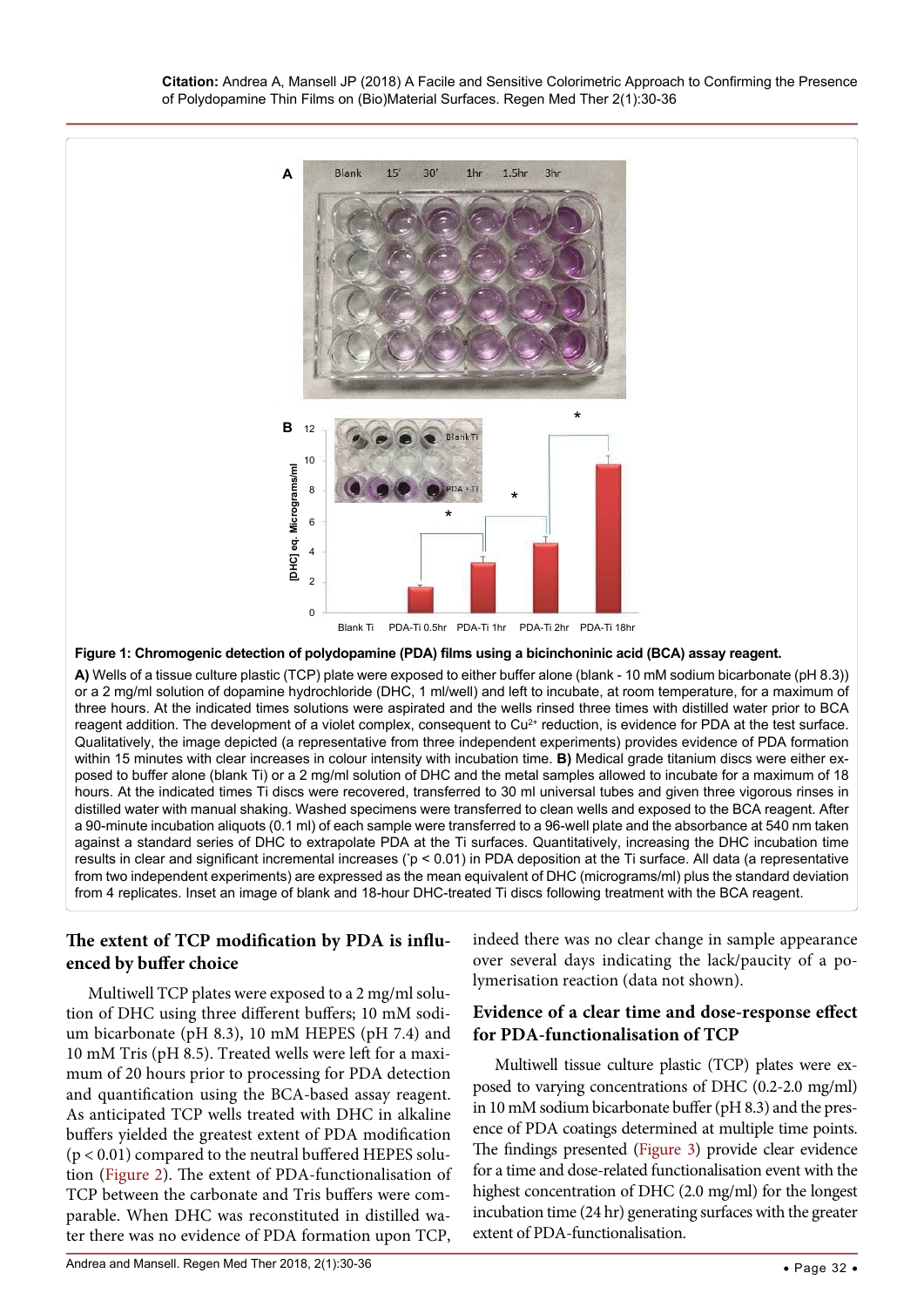<span id="page-3-1"></span>

**Figure 2: The influence of pH on the extent of polydopamine (PDA) formation at a tissue culture plastic (TCP) surface.** Dopamine hydrochloride (DHC) was reconstituted at 2 mg/ml in either 10 mM Tris (pH 8.5), 10 mM sodium bicarbonate (pH 8.3) or 10 mM HEPES (pH 7.4). Resultant solutions were dispensed into wells of TCP pates (1 ml/well) and left for a maximum of 20 hours. At the desired times the solutions were aspirated, and the wells rinsed three times with distilled water prior to treatment with a bicinchoninic acid (BCA) assay reagent. After a 90-minute room temperature incubation aliquots (0.1 ml) of each sample were transferred to a 96-well plate and the absorbance at 540 nm taken against a standard series of DHC to extrapolate PDA at the TCP surfaces. From the data depicted both the Tris and bicarbonate buffers support a similar extent of PDA formation. However, compared to these buffers, the neutral HEPES solution yielded surfaces with less PDA for each of the incubation times (\* p < 0.01). All data (a representative from two independent experiments) are expressed as the mean equivalent of DHC (micrograms/ml) plus the standard deviation from 4 replicates.

<span id="page-3-0"></span>

**Figure 3: Polydopamine (PDA)-functionalisation of tissue culture plastic (TCP); a time and dose-response study.**

A series of dopamine hydrochloride (DHC) solutions (0.2-2.0 mg/ml) were prepared using 10 mM sodium bicarbonate (pH 8.3) as the buffer. Each of the different solutions were applied to TCP plates (1 ml/well) and left for either 5 minutes, 1, 5 or 24 hours. Following the incubation times TCP wells were aspirated and rinsed three times with distilled water prior to treatment with a bicinchoninic acid (BCA) assay reagent. After a 90-minute room temperature incubation aliquots (0.1 ml) of each sample were transferred to a 96-well plate and the absorbance at 540 nm taken against a standard series of DHC to extrapolate PDA at the TCP surfaces. All data (a representative from two independent experiments) are expressed as the mean equivalent of DHC (micrograms/ml) plus the standard deviation from 4 replicates. The findings depicted clearly indicate a time and dose-response effect for PDA-functionalisation of TCP with the 2 mg/ml DHC solution for the longest exposure time yielding a TCP surface with the most PDA coverage (\* p < 0.01 versus all other DHC concentrations for a 24 hour treatment).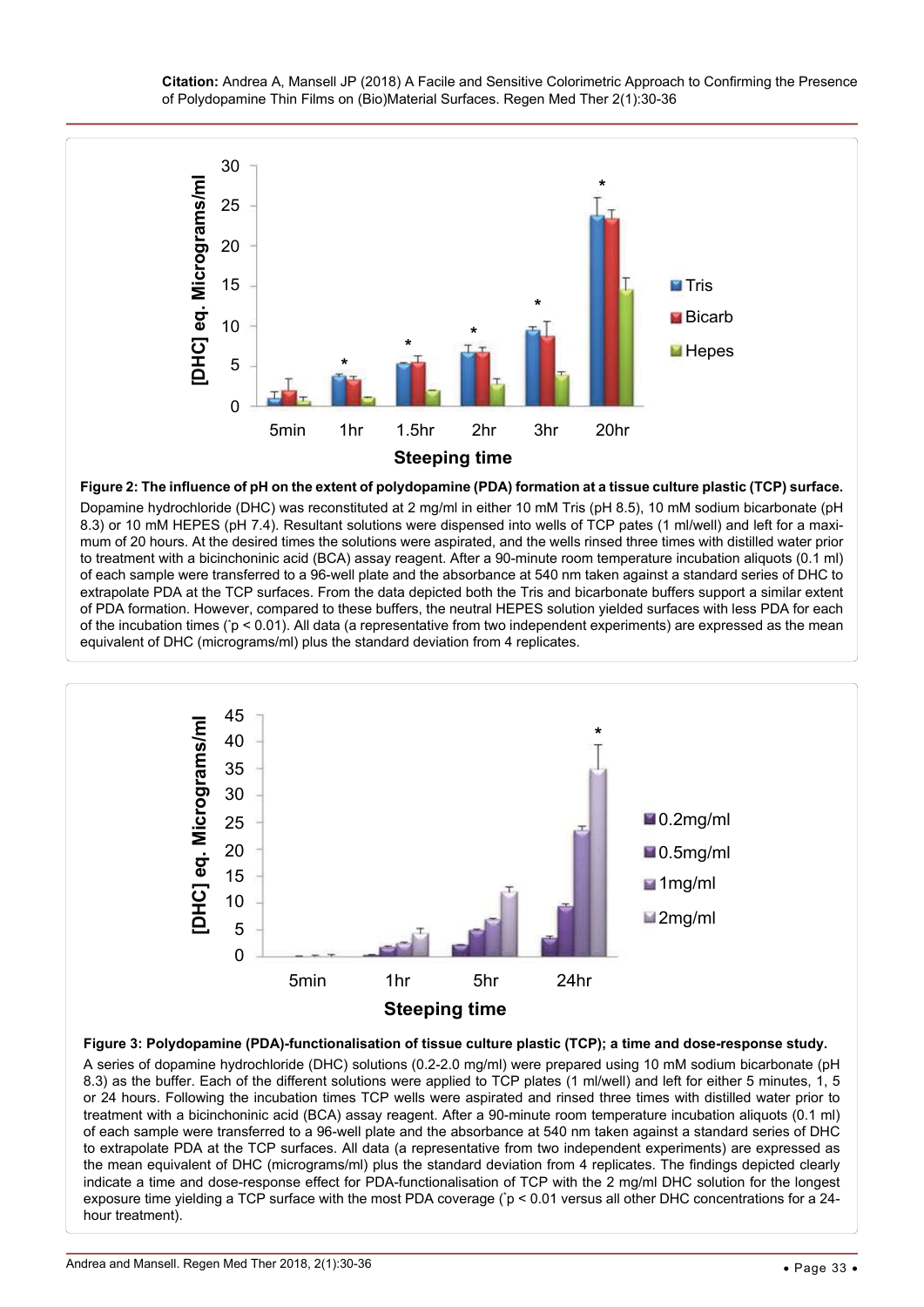**Citation:** Andrea A, Mansell JP (2018) A Facile and Sensitive Colorimetric Approach to Confirming the Presence of Polydopamine Thin Films on (Bio)Material Surfaces. Regen Med Ther 2(1):30-36

<span id="page-4-0"></span>

#### **Figure 4: Ethanol (EtOH) enhances and sodium dodecyl sulphate (SDS) inhibits the extent of polydopamine (PDA)-functionalisation of tissue culture plastic (TCP).**

**A)** A 2.5 mg/ml solution (4 ml) of dopamine hydrochloride (DHC) in 12.5 mM sodium bicarbonate (pH 8.3) was mixed with either 1 ml of distilled water, 1 ml EtOH or 1 ml water: EtOH mixtures so that the effect of a range of different EtOH concentrations (5-20% v/v) on the ability of PDA to surface functionalise TCP could be examined. Each of the different solutions were applied to TCP plates (0.9 ml/well) and left for 4 hours. Once treated TCP wells were aspirated and rinsed three times with distilled water prior to treatment with a bicinchoninic acid (BCA) assay reagent. After a 90-minute room temperature incubation aliquots (0.1 ml) of each sample were transferred to a 96-well plate and the absorbance at 540 nm taken against a standard series of DHC to extrapolate PDA at the TCP surfaces. All data (a representative from two independent experiments) are expressed as the mean equivalent of DHC (micrograms/ml) plus the standard deviation from 4 replicates. The findings depicted indicate that a final EtOH concentration of 20% (v/v) supports the greatest extent of PDA coverage compared to all other groups (\* p < 0.01). **B)** A 2 mg/ml solution of DHC (4.75 ml) was mixed with either 0.25 ml of distilled water or 0.25 ml of four different SDS solutions; 0.25%, 0.5%, 1.0% and 2.0% (w/v). Each of the solutions were applied to TCP plates (0.9 ml/well), left for 4 hours and processed for PDA detection using the BCA assay reagent as detailed above. All data (a representative from two independent experiments) are expressed as the mean equivalent of DHC (micrograms/ml) plus the standard deviation from 4 replicates. The findings depicted indicate that SDS dose-dependently inhibits PDA formation at the TCP surface with a significantly reduced (`p < 0.01) PDA coating between the PDA-TCP control and the lowest SDS concentration used.

# **PDA-functionalisation of TCP is enhanced using ethanol and inhibited by sodium dodecyl sulphate**

In a set of experiments, we examined the influence of ethanol on the ability of DHC to produce a PDA-functionalised TCP surface. A 2.5 mg/ml solution of DHC was prepared in 12.5 mM  $\mathrm{NaHCO}_{_3}$  and 4 ml aliquots dispensed into 1 ml volumes of either cell culture-grade water, ethanol, or water: ethanol blends to achieve final ethanol concentrations of 0, 5, 10, 15 & 20% (v/v). Each of the different solutions (0.9 ml) were dispensed into the wells of 24-well multiwell TC plates and left for 4 hours

at room temperature prior to PDA detection. Ethanol at a final concentration of 20% (v/v) yielded TCP surfaces with the greatest coverage of PDA compared to samples devoid of alcohol ([Figure 4A](#page-4-0)). In marked contrast the inclusion of sodium dodecyl sulphate (SDS) inhibited the formation of PDA thin films in a dose-dependent manner ([Figure 4B](#page-4-0)). Aliquots (4.75 ml) of a 2 mg/ml solution of DHC in 10 mM  $\mathrm{NaHCO}_{3}$  were dispensed into tubes containing 0.25 ml of either water or aqueous SDS at starting concentrations between 0.25 - 2.0% (w/v). Each of the different solutions (0.9 ml) were dispensed into the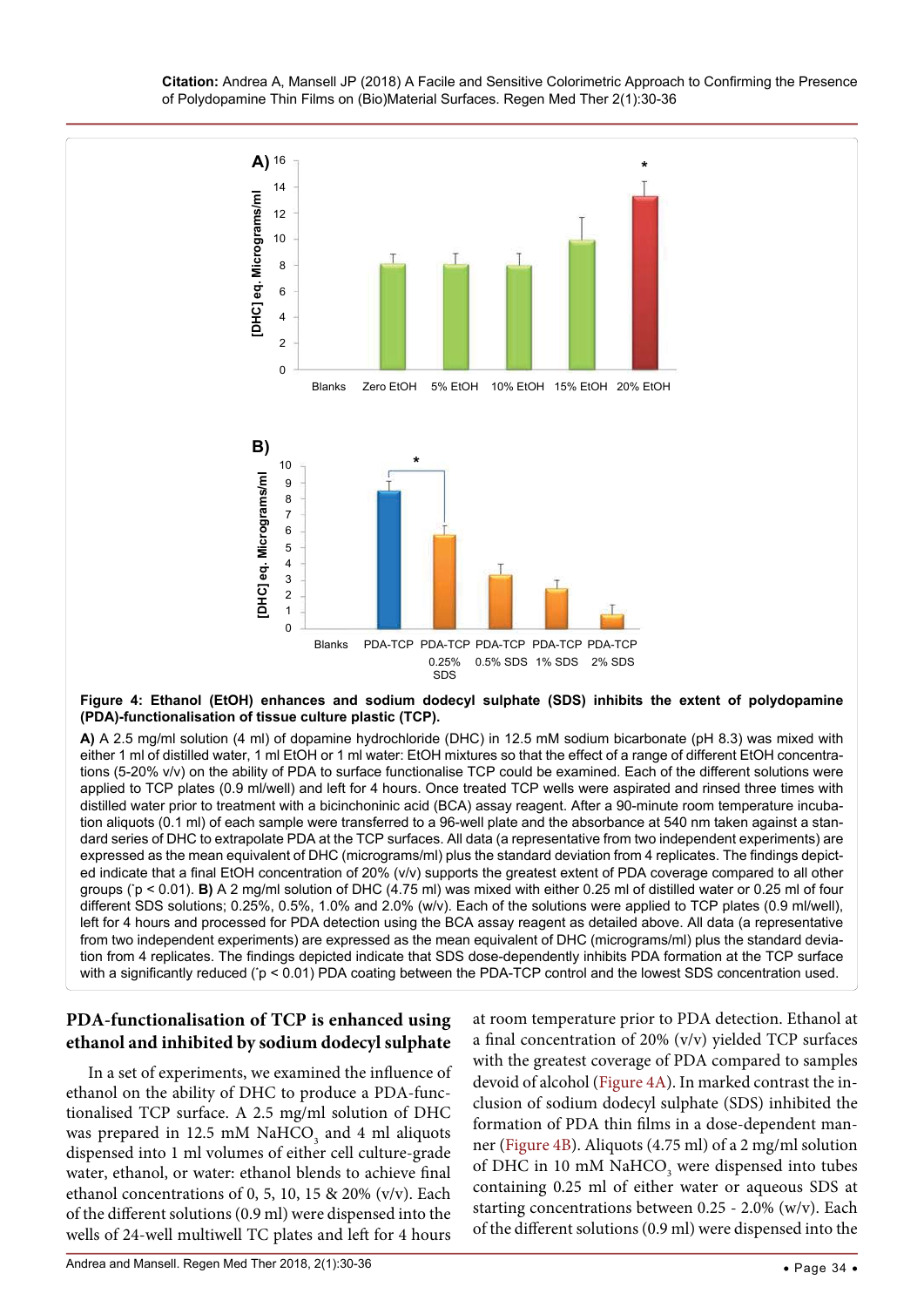wells of 24-well multiwell TC plates and left for 4 hours at room temperature prior to PDA detection.

# **Discussion**

Polydopamine is currently celebrating a "decade of discovery" [\[2](#page-5-1)]. Following the first report that PDA could be used to functionalise a plethora of materials [\[1](#page-5-0)] there has been a wealth of scientific reports detailing the fabrication of diverse, novel technologies. Developments in the PDA field include photonic materials [[6](#page-6-3)], biosensors [\[7\]](#page-6-4), drug delivery devices [[8](#page-6-5)], antifouling platforms [\[9\]](#page-6-6) and functional biomaterials for potential regenerative medicine applications [[10](#page-6-7)].

Evidence for the successful binding of PDA thin films to different substrates typically involves a detailed physiochemical assessment to gauge, for example, coating thickness, uniformity and impact on surface wettability. The tools and approaches taken often necessitate the use of some rather sophisticated and technically sensitive instrumentation operated by highly skilled personnel. These include, but are not restricted to, atomic force microscopy [[11](#page-6-8)], Raman spectroscopy [\[12\]](#page-6-9), Fourier transform infra-red spectroscopy [\[13\]](#page-6-10), contact angle measurements [\[14\]](#page-6-11) and X-ray photoelectron spectroscopy analysis [\[15\]](#page-6-12).

In developing our own PDA-functionalised Ti technology for bone regenerative applications we considered a pragmatic first (and facile) solution to confirming PDA formation at the metal surface. To this end we utilised a BCA-based assay procedure more commonly used for protein quantification. Herein we report that this inexpensive approach proved to be rather useful in corroborating the presence of PDA coatings at two different surfaces, TCP and Ti. Qualitatively we found evidence for a PDA-modification of TCP following a fifteen-minute exposure of a 2 mg/ml solution of DHC in sodium bicarbonate (10 mM, pH 8.3). With increasing incubation time, the intensity of the violet complex generated using the BCA reagent increased [\(Figure 1](#page-2-0)). Next, we examined the influence of different buffers on PDA-functionalisation of TCP over a period of twenty hours [\(Figure 2](#page-3-1)). Mildly alkaline buffers consistently led to greater PDA coatings compared to neutral-buffered HEPES, findings in keeping with the current consensus that oxidation of dopamine, under alkaline conditions, is the limiting step to PDA formation. Indeed, when we reconstituted DHC in distilled water the resulting acidic solution was unable to support PDA formation upon TCP even after several days (data not shown). This was an important observation as it clearly indicated that the violet complex generated by the BCA reagent is not attributed to dopamine binding non-specifically to the material surface but rather the chemical process responsible for PDA generation and subsequent surface functionalisation by the polymer.

concentration and exposure time to TCP on the development of a PDA coating. The findings presented [\(Figure](#page-3-0)  [3](#page-3-0)) support a clear time and dose effect on the ability of PDA to modify the TCP surface. By introducing ethanol ([Figure 4A](#page-4-0)) or SDS [\(Figure 4B\)](#page-4-0) into solutions of DHC we were able to influence the extent to which PDA films formed at TCP surfaces. Altering the solvent properties, e.g., the dielectric constant could be explored to fine tune conditions to optimise and/or control PDA coatings. In our hands we find that ethanol, at a final concentration of 20% (v/v), could significantly enhance PDA film formation. Our findings support the recent discovery that ethanol facilitates and enhances PDA formation by displacing the trapped air/vapour layer [[16](#page-6-13)]. These findings will be of value in adjusting incubation times to speed up the PDA-functionalisation process. In light of the work of Ponzio and colleagues [\[17\]](#page-6-14) we anticipated that the inclusion of SDS would inhibit PDA formation and we too found this to be the case, with the surfactant preventing PDA formation in a dose-dependent manner. Collectively the findings we present endorse the use of BCAbased assay reagents for the detection of PDA deposited thin films. The application of a BCA-based assay reagent affords a smooth and quick assessment of (bio)material functionalisation. Rather than default to a more rigorous physiochemical surface analysis from the outset the use of the BCA assay procedure provides greater flexibility towards substrate modification and optimisation; different buffer systems can be examined, incubation times and temperature settings, for example, can be effectively prosecuted in a high throughput format. Such an approach will make significant reductions in overall cost before taking the necessary steps towards a more comprehensive physiochemical assessment of the surface in overall PDA-based material design.

In addition, we explored the effect of varying the DHC

# **Acknowledgements**

This work was supported by a short-term mission grant from the Med-Vet-Net Association, (ref 2017\_ STM\_9). The authors would also like to thank the University of The West of England, Bristol, for their research support and use of the laboratory facilities within the Centre for Research in Biosciences.

# **Disclosures**

The authors have no conflicts of interest to declare.

# **References**

- <span id="page-5-0"></span>1. [Lee H, Dellatore SM, Miller WM, et al. \(2007\) Mussel-In](https://www.ncbi.nlm.nih.gov/pubmed/17947576)[spired Surface Chemistry for Multifunctional Coatings. Sci](https://www.ncbi.nlm.nih.gov/pubmed/17947576)[ence 318: 426-430.](https://www.ncbi.nlm.nih.gov/pubmed/17947576)
- <span id="page-5-1"></span>2. [Ryu JH, Messersmith PB, Lee H \(2018\) Polydopamine Sur](https://www.ncbi.nlm.nih.gov/pubmed/29465221)[face Chemistry: A Decade of Discovery. ACS Appl Mater](https://www.ncbi.nlm.nih.gov/pubmed/29465221)  [Interfaces 10: 7523-7540.](https://www.ncbi.nlm.nih.gov/pubmed/29465221)